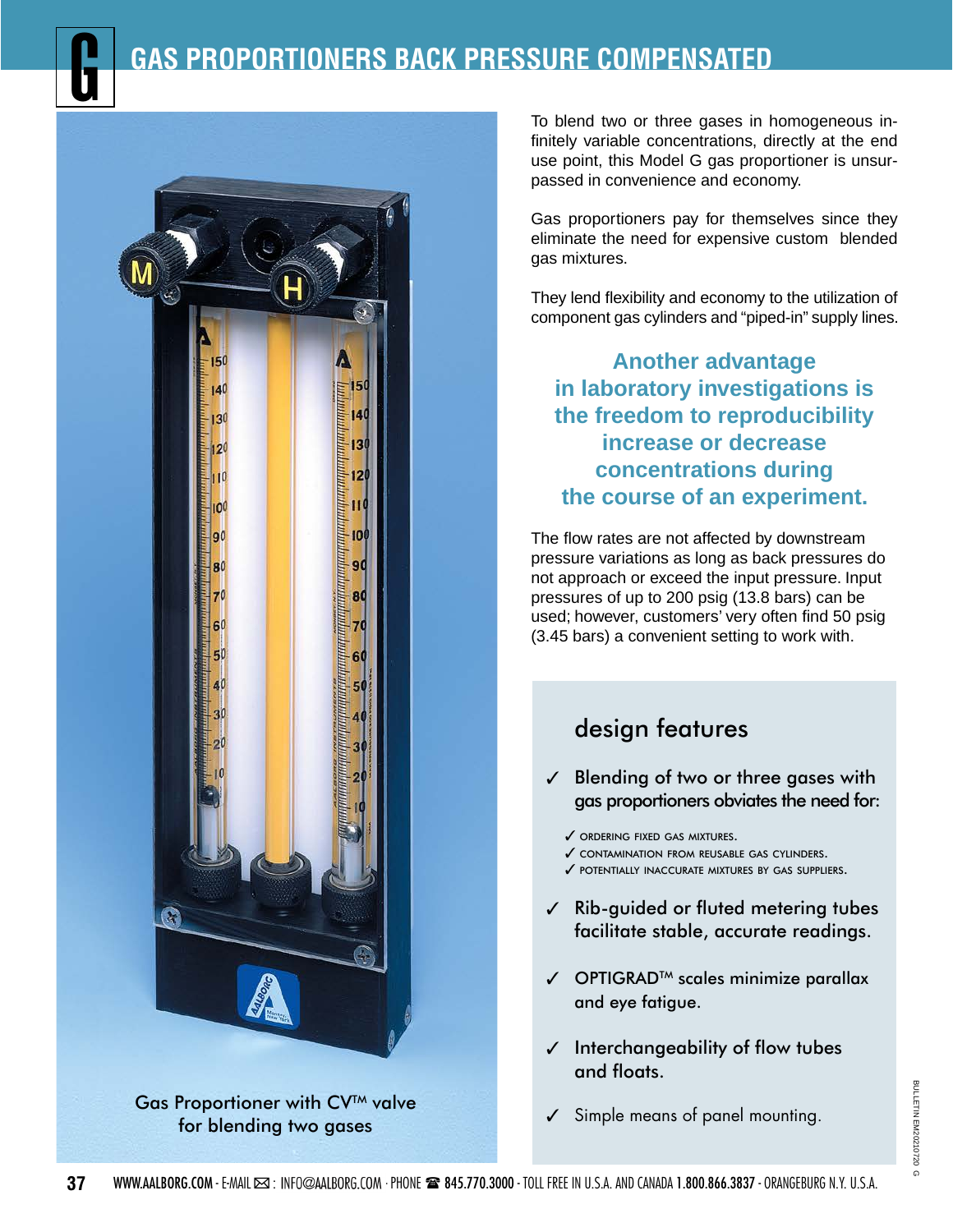# **GAS PROPORTIONERS BACK PRESSURE COMPENSATED** G

# *BUILT-IN VALVES*

**Meters are available with built-in needle valves (CV™), high precision metering valves (MFVTM) with "non-rising stems", or with no valves.** 

The higher cost of MFV™ valves is justified whenever high sensitivity control and resolution are desirable particularly in conjunction with metering tubes of very low flow rates.

# design features

- $<sup>7</sup>$  Precision fabricated from</sup> heavy walled, shock resistant borosilicate glass.
- $<sup>7</sup>$  Bores are uniformly tapered or</sup> formed with internal "rib-guides" or flutes.
- $\checkmark$  Floats are retained by TFE plugs.
- Self cleaning.
- $\checkmark$  Low differential pressures that stay independent of flow rate changes.

| <b>DIMENSIONS FOR G STYLE METERS</b> |                  |                  |  |
|--------------------------------------|------------------|------------------|--|
| WIDTH (W)                            |                  |                  |  |
| <b>SCALE LENGTH</b>                  | <b>2 CHANNEL</b> | <b>3 CHANNEL</b> |  |
| $150$ mm                             | 3.24             | 4.23             |  |





### *SPECIFICATIONS STANDARD COMPONENT*

#### **FLOW TUBE ACCURACY**

 ±2% FS mm scales except 042 and 032 flow tubes ±5%, from 10 to 100% of scale. Conforming to ISA RP. 16-1.2.3. Specification 2-S-10.

#### **COMPONENT FLOW TUBE REPEATABILITY**

±0.25%. Typical calibration curves for air at 50 psig /3.5 bars using glass floats are available. Consult the company on the availability of calibration data for non-hazardous gases and special individual calibrations.

 **MAX OPERATING PRESSURE** 200 psig/13.8 bars.  **MAX OPERATING TEMPERATURE** 250 °F/ 121 °C.

### *\*\*MATERIALS OF CONSTRUCTION*

| <b>FLOW TUBES</b>                                             | Heavy walled borosilicate glass.                        |  |
|---------------------------------------------------------------|---------------------------------------------------------|--|
| CHOICE OF MOUNTING FITTINGS IN CONTACT WITH GASES             |                                                         |  |
| a) Aluminum, black anodized. b) 316 stainless steel.          |                                                         |  |
| <b>SIDE PANELS</b>                                            | Aluminum, black anodized.                               |  |
| <b>FRONT SHIELD</b>                                           | Clear polycarbonate.                                    |  |
| <b>BACK PLATE</b>                                             | 1/8" thick white acrylics.                              |  |
| <b>O-RINGS AND PACKING</b> Buna-N® O-rings in aluminum model. |                                                         |  |
|                                                               | Viton-A <sup>®</sup> O-rings in stainless steel meters. |  |
| OPTIONAL                                                      | Viton <sup>®</sup> ,PTFE/Kalrez <sup>®</sup> /EPR.      |  |
| <b>CONNECTIONS</b>                                            | 1/8" NPT female inlet and outlet connections.           |  |
| OPTIONAL                                                      | Hose and compression fittings are available.            |  |

*\*\*The selection of materials of construction, is the responsibility of the customer. The company accepts no liability.*

## *Ordering information see page 38. For flow capacities see table 10 page 64.*